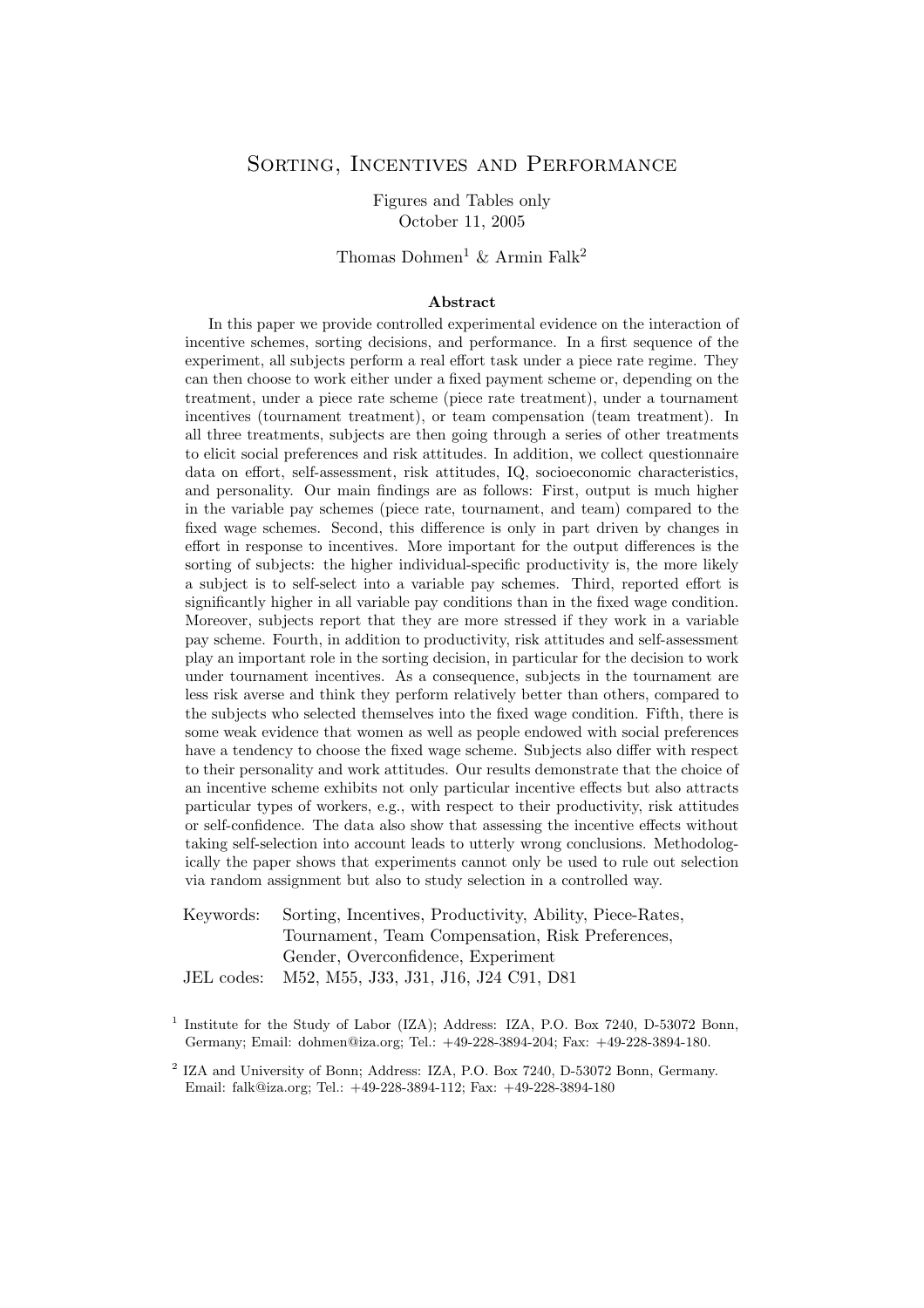| í<br>ļ                                                                                                              |
|---------------------------------------------------------------------------------------------------------------------|
| ֧֧֧֧֧֧֧֧֧֧֦֧֛֛֛֛֚֚֚֚֚֚֚֚֚֚֚֚֚֚֚֚֚֝֝֓֝֓֝֓֝֓֝֓֝֬֝֓֝֓֜֜֜<br>֧֛֧֧ׅ֧ׅ֧֧֧֧֧֧֧֚֚֚֚֚֚֚֚֚֚֚֚֚֚֚֚֚֚֚֚֜֜֜<br>$\frac{1}{\zeta}$ |
| ׇ֧֧֢ׅ֧֧֧֧֦֧֦֧֧֡֟֓֕֓֝֓֓֓֓֓֓֓<br>֧֛֛֛֛֛֛֛֛֛֛֛֛֜֜֜֜֜֜֜֜֜֜֜֜֜֓֓֓֓֓<br>i<br>Circus                                       |
|                                                                                                                     |
| $\frac{1}{2}$                                                                                                       |

| Question-<br>naires                                        | Math and high-<br>ence questions<br>Socioeconom-<br>"Machiavelli"<br>school grades<br>Risk-prefer-<br>Five"<br>ics                                                                                                                                                                      |
|------------------------------------------------------------|-----------------------------------------------------------------------------------------------------------------------------------------------------------------------------------------------------------------------------------------------------------------------------------------|
| preterences<br><b>Risk</b>                                 | Transfer of 1st 15 safe options Verbal IQ-test<br>How exhausted   mover tripled   25, 50, , 375   Attitudes "Big<br>tive randomly<br>Choice be-<br>tween L(400,<br>0; 0.5<br>chosen<br>and                                                                                              |
| preferences<br>Social                                      | sponse method   One alterna-<br>for 2nd mover<br>Endowment of<br>fort have you   quential trust<br>No information<br>did you get?   Contingent re-<br>Role reversal<br>game<br>120                                                                                                      |
| questions<br>Effort<br>σ                                   | How much ef -   2-player, se-<br>How stressed<br>did you feel?<br>exerted?                                                                                                                                                                                                              |
| Working<br>time<br>∞                                       | 10 minutes<br><b>Fixed Payment</b><br>Tournament,<br>Piece-Rate,<br>Team                                                                                                                                                                                                                |
| different fixed<br>Sorting with<br>alternatives<br>payment | fixed payment<br>Varying the<br>alternatives                                                                                                                                                                                                                                            |
| decision<br>Sorting                                        | 400 P independent of output<br>Winner is who has more cor-<br>10 P per correct answer<br>Winner gets 1300P<br>b) Tournament:<br>a) Piece-Rate:<br>10 divided by 2<br><b>Fixed Payment:</b><br>(Sum of output)<br>Loser gets OP<br>rect answers<br>c) Team:<br>ys.                       |
| Relative self-<br>assessment                               | ed did you   correct: 100 P<br>more question<br>of 20) solved<br>better than<br>$+/-1$ : 50 P<br>you did?<br>Paid                                                                                                                                                                       |
| questions<br>Effort                                        | Piece-Rate How much ef- How many<br>How stressed<br>did you feel?<br>get?                                                                                                                                                                                                               |
| Productivity Productivity Productivity                     | problem of   one problem   with 10 P per   fort have you   people (out<br>lifficulty lev-   of difficulty   correct an-   exerted?   of 20) solved<br>Productivity_ $\left $ Productivity_ $\left $ How exhaust-<br>2<br>difficulty lev- of difficulty correct an-<br>5 minutes<br>swer |
|                                                            | alculate one   Calculate<br>el 4 as fast as level 4 as fast<br>as possible<br>(paid)                                                                                                                                                                                                    |
|                                                            | Productivity_<br>possible                                                                                                                                                                                                                                                               |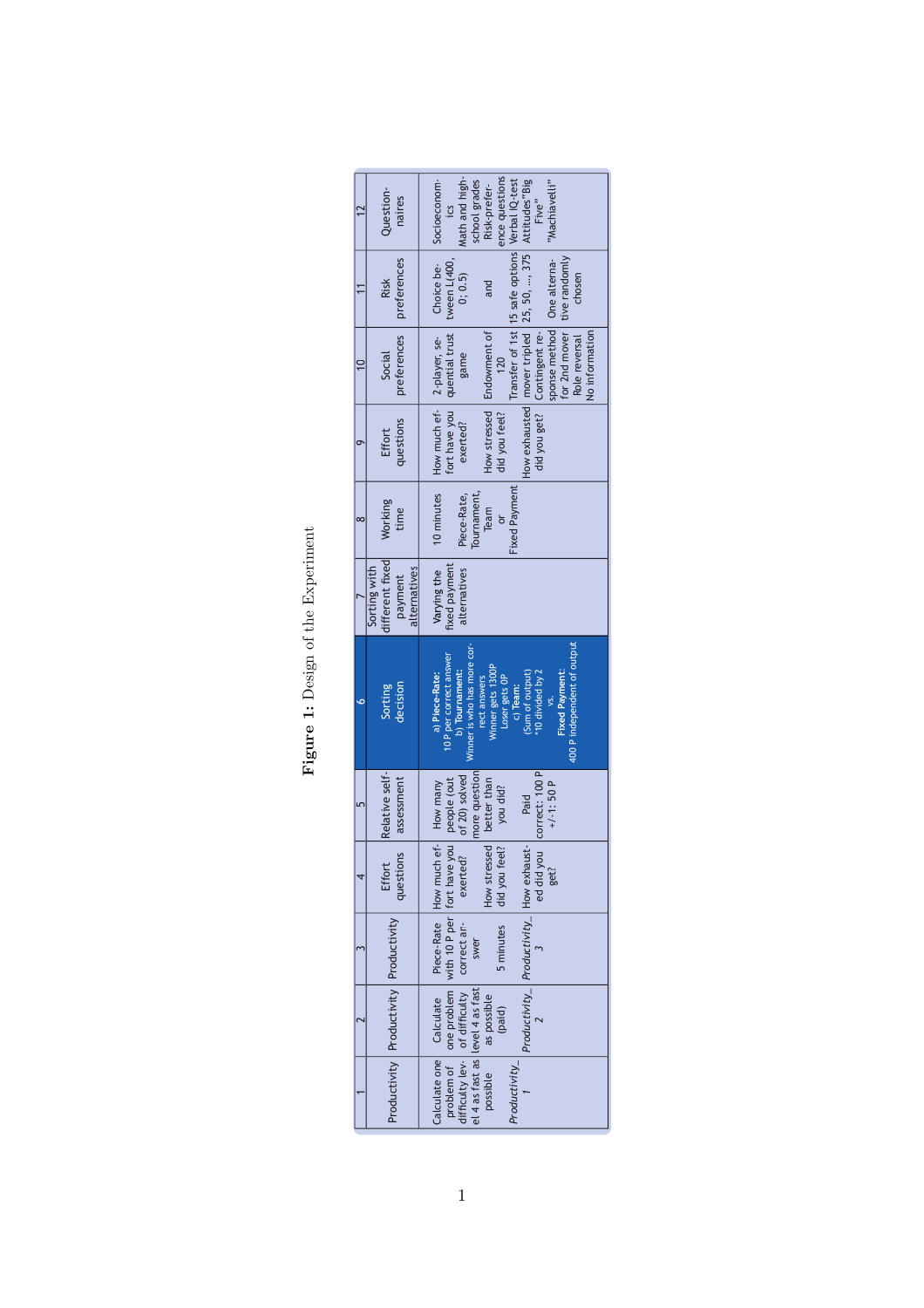

(a) Piece Rate Treatment



(b) Tournament Treatment



(c) Team Treatment

*Notes:* Each panel of the figure plots, for a particular treatment, two histograms of individual output (measured as the number of correct answers during the total working time of ten minutes), one for each of the self-selected groups of subjects: The upper histogram shows the output distribution of workers who selected into the fixed payment contract, and the lower histogram of a panel shows the output distribution of workers who selected into the variable payment contract. Panel (a) shows output histograms for the piece rate treatment, Panel (b) those that arose in the of the tournament treatment, and Panel (c) plots output histograms from the team treatment.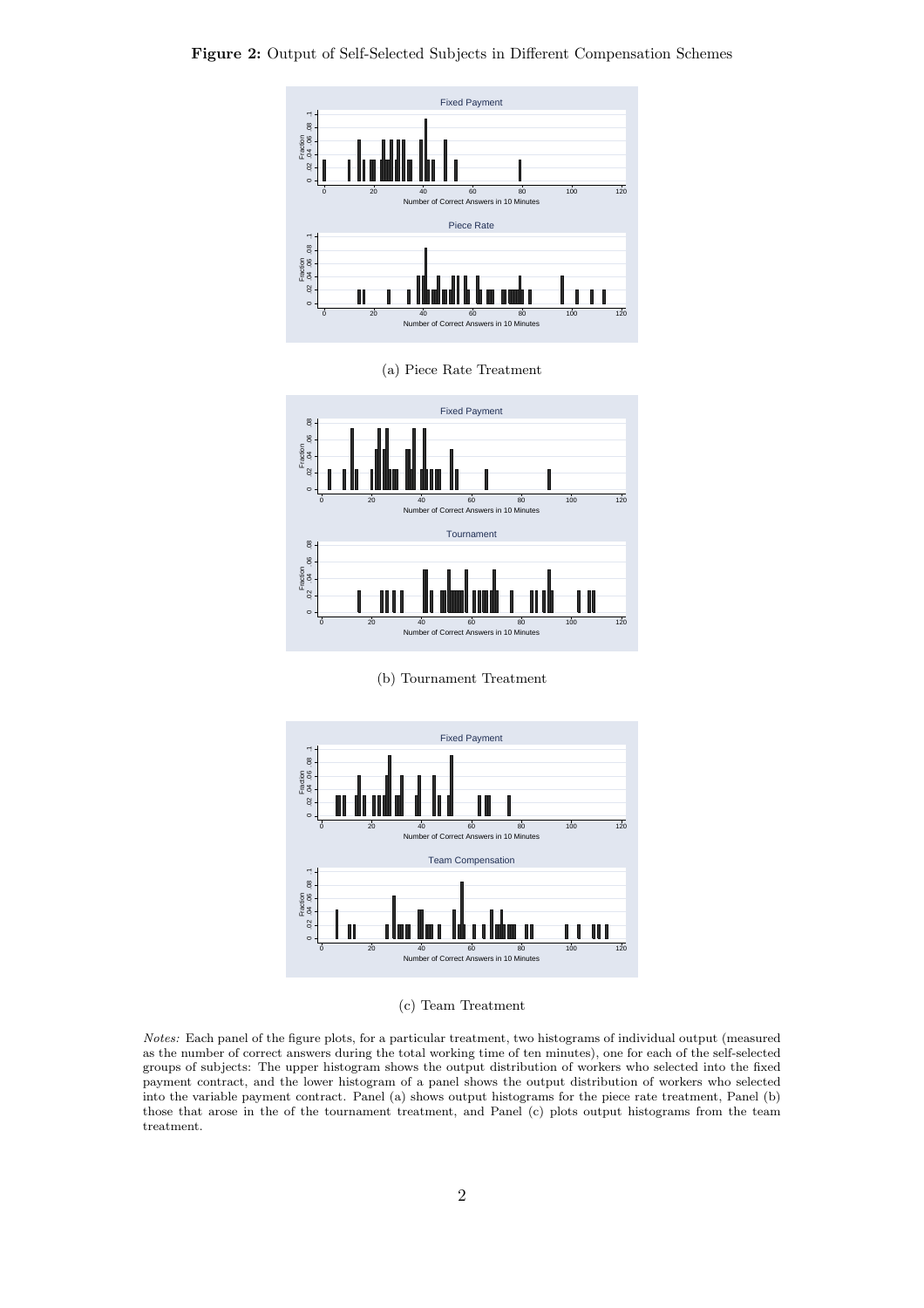

**Figure 3:** Performance and Task Difficulty

*Notes:* The figure shows, for each treatment, how much time (in seconds) subjects working in a particular self-selected regime need on average to solve a question of a given degree of difficulty.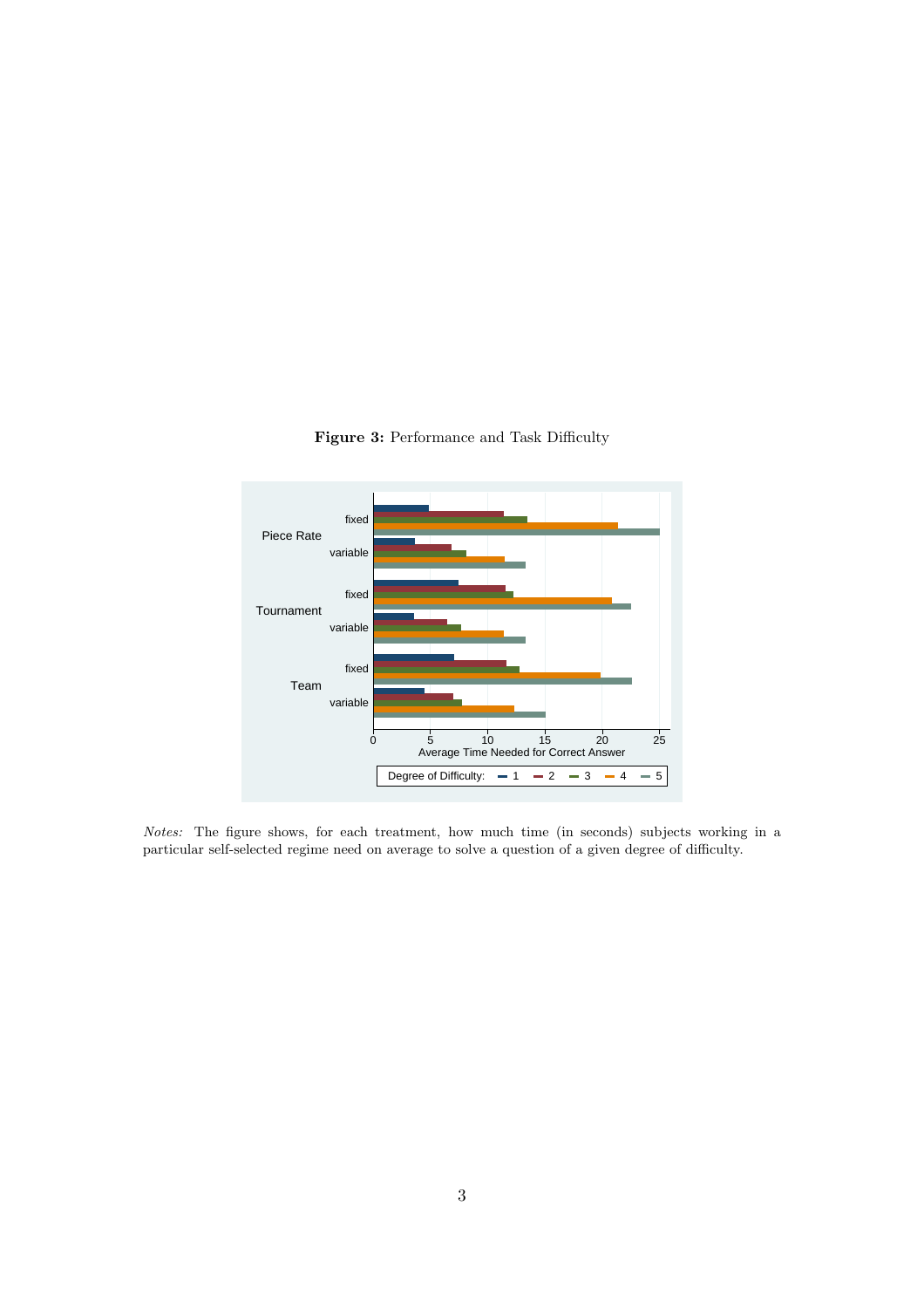

**Figure 4:** Productivity of Subjects before Self-Selection Into Incentive Contract

(a) Piece Rate Treatment



(b) Tournament Treatment



#### (c) Team Treatment

*Notes:* Each panel of the figure plots histograms of Productivity Indicator 3, which was elicited in step 3 of the experiment and which measures the number of correct answers during a 5-minute work period. The upper histogram always shows the distribution of individual productivity for subjects who subsequently chose for the fixed payment alternative, while the lower histogram of a panel always shows the productivity distribution among subjects who subsequently preferred the variable payment alternative. Panel (a) refers to the piece rate treatment, and Panel (b) and Panel (c) to the tournament treatment and team treatment respectively.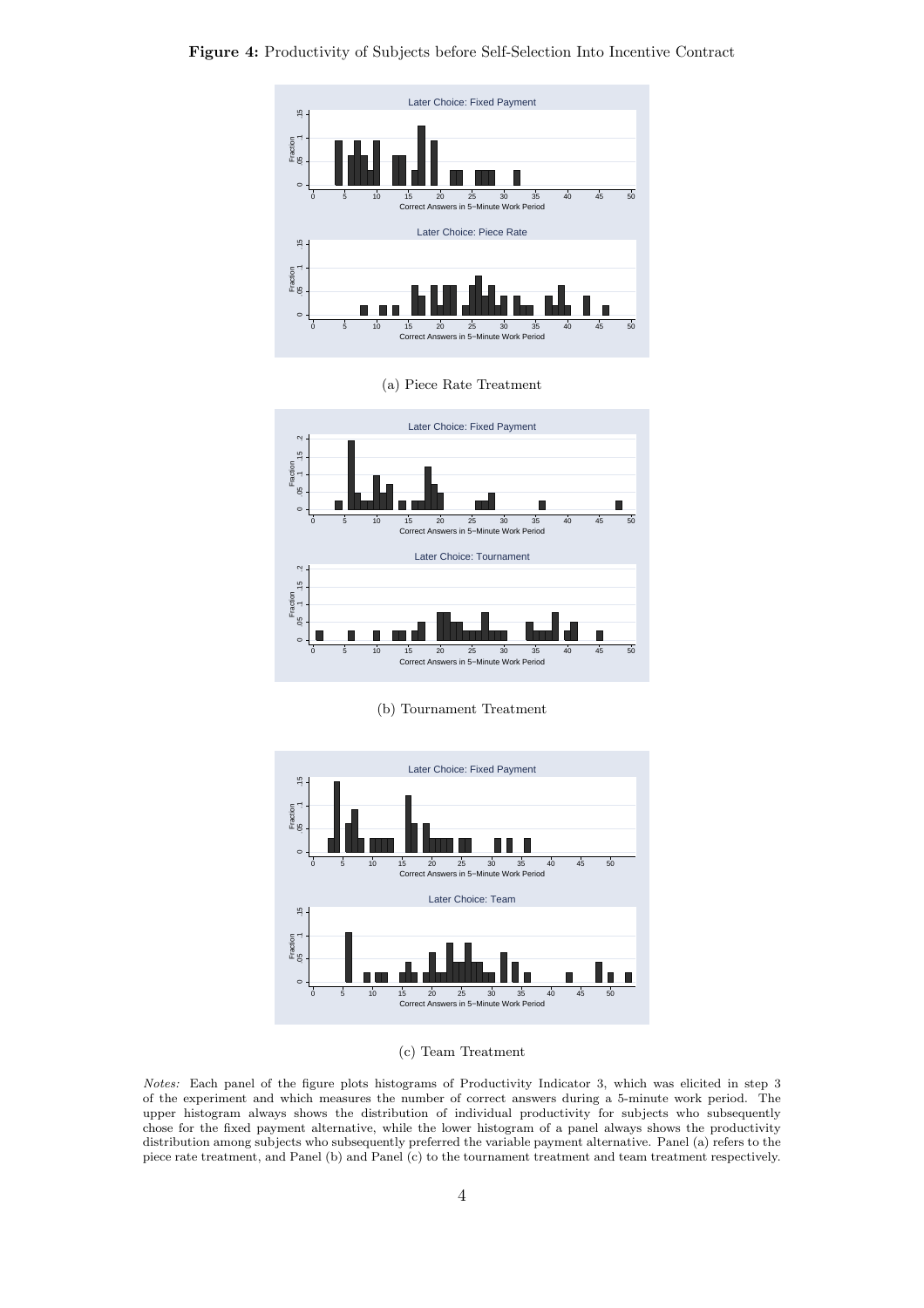|                                      |             |                      |            | Piece rate treatment |                         |             |                      | Tournament treatment |             |           |           | Team treatment |                |             |
|--------------------------------------|-------------|----------------------|------------|----------------------|-------------------------|-------------|----------------------|----------------------|-------------|-----------|-----------|----------------|----------------|-------------|
|                                      |             | Piece rate           |            | Fixed pay            | Median test             | Tournament  |                      | Fixed pay            | Median test | Team      |           | Fixed pay      | Median test    |             |
|                                      |             | (Median)             |            | (Median)             | (p-value)               | (Median)    |                      | (Median)             | (p-value)   | (Median)  |           | (Median)       | (p-value)      |             |
| Productivity:                        |             |                      |            |                      |                         |             |                      |                      |             |           |           |                |                |             |
| Indicator 1 (time needed in seconds) |             | 8.00                 |            | 28.50                | 0.003                   | $11.00$     |                      | 26.00                | 0.002       | 13.00     |           | 24.00          | $0.173\,$      |             |
| Indicator 2 (time needed in seconds) |             | $7.00\,$             |            | 20.50                | 0.000                   | 6.00        |                      | 18.00                | $0.000$     | 0.00      |           | 22.00          | 0.002          |             |
| Indicator 3 (correct answers)        |             | 26.00                |            | 13.50                | 0.000                   | 25.00       |                      | 12.00                | 0.000       | 24.00     |           | 16.00          | 0.001          |             |
|                                      |             |                      |            |                      | (a) Median Productivity |             |                      |                      |             |           |           |                |                |             |
|                                      |             | Piece rate treatment |            |                      |                         |             | Tournament treatment |                      |             |           |           |                | Team treatment |             |
| Productivity:                        | Indicator 1 |                      |            | Indicator 2          |                         | Indicator 1 |                      |                      | Indicator 2 |           |           | Indicator 1    |                | Indicator 2 |
|                                      | Piece Rate  | Fixed pay            | Piece rate |                      | Fixed pay               | Tournament  | Fixed pay            | Tournament           |             | Fixed pay | Team      | Fixed pay      | Team           | Fixed pay   |
| Fraction                             |             |                      |            |                      |                         |             |                      |                      |             |           |           |                |                |             |
| answering in                         |             |                      |            |                      |                         |             |                      |                      |             |           |           |                |                |             |
| $0$ to $10$ sec.                     | 60.42       | 18.75                | 70.83      |                      | 28.12                   | 48.72       | 17.07                | 79.49                |             | 21.95     | 36.17     | 24.24          | 57.45          | 21.21       |
| $11$ to $20$ sec.                    | 18.75       | 21.88                | 12.5       |                      | 21.88                   | 23.08       | 19.51                | 2.56                 |             | 31.71     | 25.53     | 18.18          | 19.15          | 24.24       |
| $21$ to $30$ sec.                    | 12.5        | 18.75                | 4.17       |                      | 18.75                   | 12.82       | 19.51                | 10.26                |             | 9.76      | $10.64\,$ | 21.21          | 2.13           | 18.18       |
| more than 30 sec.                    | 8.33        | 40.62                | 12.5       |                      | 31.25                   | 15.38       | 43.9                 | 7.69                 |             | 36.59     | 27.66     | 36.36          | 21.28          | 36.36       |

**Table 1:** Productivity Differences

Table 1: Productivity Differences

Notes: Panel (a) of the table shows the median of each productivity indicator for both subgroups in all three treatments. Productivity Indicators 1 and 2 are elicited in steps 1 and 2 respectively and measure the amount of time that a person needed to solve a question with degree of difficulty 4. No monetary incentives were offered in step 1, while subjects were paid for speed in step 2 (see text for details on payment mode). Productivity Indicator 2 is censored for subjects who failed to answer the question within 30 seconds. Indicator 3 is elicited in step 3 of the experiment and measures the number of correct answers that subjects produced during a 5-minute work question within 30 seconds. Indicator 3 is elicited in step 3 of the experiment and measures the number of correct answers that subjects produced during a 5-minute work *Notes:* Panel (a) of the table shows the median of each productivity indicator for both subgroups in all three treatments. Productivity Indicators 1 and 2 are elicited in steps 1 and 2 respectively and measure the amount of time that a person needed to solve a question with degree of difficulty 4. No monetary incentives were offered in step 1, while subjects were paid for speed in step 2 (see text for details on payment mode). Productivity Indicator 2 is censored for subjects who failed to answer the period in a piece rate scheme. period in a piece rate scheme.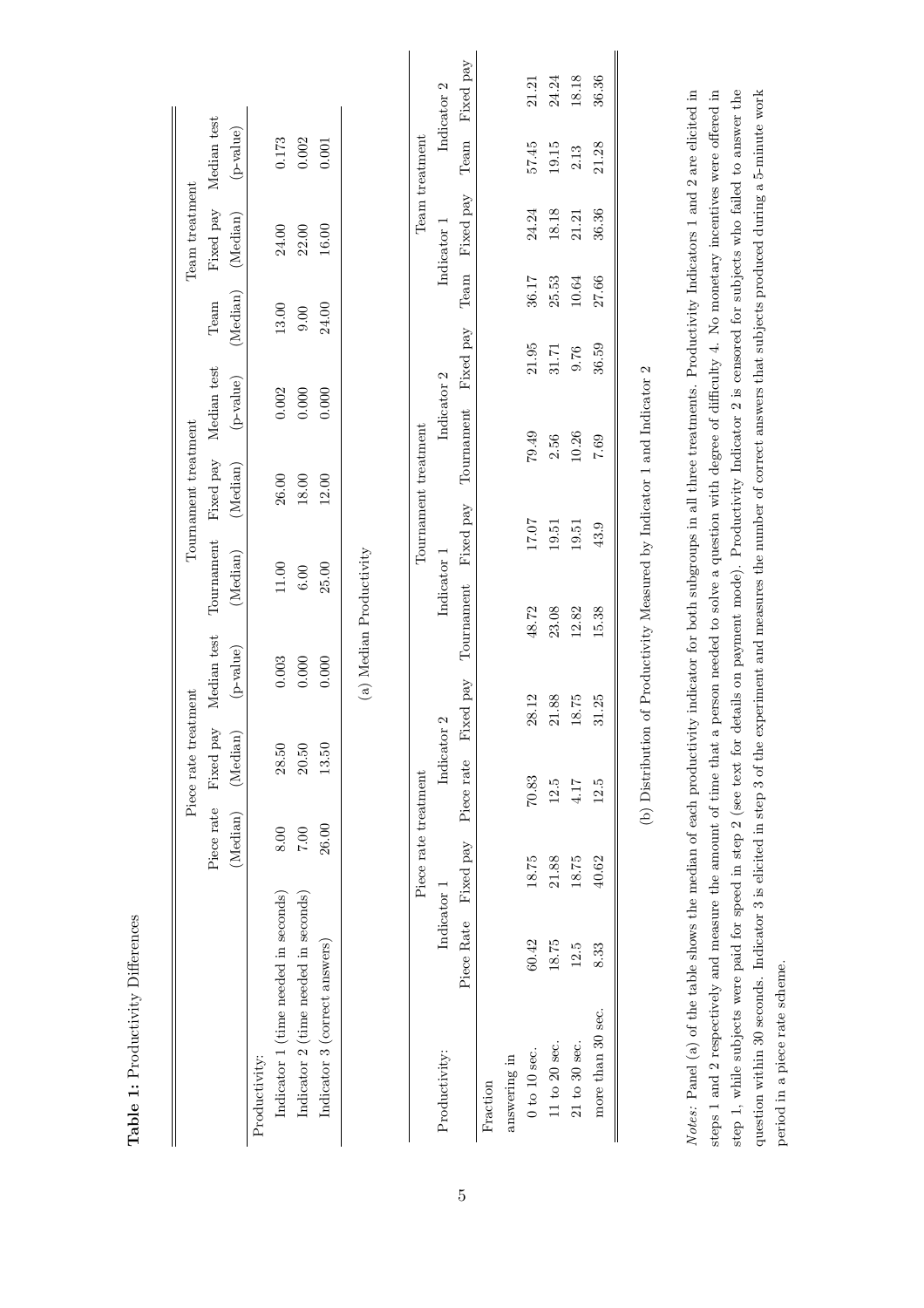|                                                                                                                                                                    |                        | Piece rate             | treatment              |                      |                 |                      | Tournament treatment   |                       |               |                        | Team treatment    |                      |
|--------------------------------------------------------------------------------------------------------------------------------------------------------------------|------------------------|------------------------|------------------------|----------------------|-----------------|----------------------|------------------------|-----------------------|---------------|------------------------|-------------------|----------------------|
| Dependent variable                                                                                                                                                 |                        | 1 if piece rate chosen |                        |                      |                 |                      | 1 if tournament chosen |                       |               |                        | 1 if team chosen  |                      |
|                                                                                                                                                                    |                        | $\widehat{c}$          | $\widehat{\mathbf{e}}$ | $\bigoplus$          | $\widetilde{5}$ | $\widehat{\circ}$    | $\widehat{C}$          | $\left( 8\right)$     | $\widehat{e}$ | (10)                   | $\left(11\right)$ | (12)                 |
| Productivity Indicator 1                                                                                                                                           | $-0.019***$            |                        |                        |                      | $-0.011***$     |                      |                        |                       | $-0.001$      |                        |                   |                      |
|                                                                                                                                                                    | [0.006]                |                        |                        |                      | [0.004]         |                      |                        |                       | [0.002]       |                        |                   |                      |
| Productivity Indicator 2                                                                                                                                           |                        | $-0.083***$            |                        |                      |                 | $-0.062***$          |                        |                       |               | $-0.112***$            |                   |                      |
|                                                                                                                                                                    |                        | $\left[0.024\right]$   |                        |                      |                 | $\left[0.022\right]$ |                        |                       |               | $\left[ 0.033\right]$  |                   |                      |
| 1 if Prod. Ind. 2 censored                                                                                                                                         |                        | 0.936                  |                        |                      |                 | 0.119                |                        |                       |               | $1.753**$              |                   |                      |
|                                                                                                                                                                    |                        | [0.595]                |                        |                      |                 | $[0.601]$            |                        |                       |               | [0.741]                |                   |                      |
| Productivity Indicator 3                                                                                                                                           |                        |                        | $0.107***$             | $0.107***$           |                 |                      | $0.064***$             | $0.064***$            |               |                        | $0.057***$        | $0.060***$           |
|                                                                                                                                                                    |                        |                        | [0.022]                | $\left[0.023\right]$ |                 |                      | $\left[0.015\right]$   | $\left[0.015\right]$  |               |                        | $[0.016]$         | $\left[0.016\right]$ |
| Effort in 5 minutes                                                                                                                                                |                        |                        |                        | 0.047                |                 |                      |                        | $0.017\,$             |               |                        |                   | 0.099                |
|                                                                                                                                                                    |                        |                        |                        | $\left[0.119\right]$ |                 |                      |                        | $\left[ 0.139\right]$ |               |                        |                   | $[0.111]$            |
| Constant                                                                                                                                                           | $0.712***$             | $1.306***$             | $-1.908***$            | $-2.179***$          | 0.276           | $0.826***$           | $-1.316***$            | $-1.401*$             | $0.276*$      | $1.605***$             | $-0.884***$       | $-1.465**$           |
|                                                                                                                                                                    | [0.194]                | [0.314]                | [0.465]                | [0.833]              | [0.188]         | [0.279]              | [0.332]                | [0.791]               | [0.166]       | [0.407]                | [0.328]           | [0.735]              |
| Number of observations                                                                                                                                             | $\overline{\text{80}}$ | $\overline{\text{80}}$ | 80                     | 80                   | 80              | 80                   | 80                     | 80                    | 80            | $\overline{\text{80}}$ | 80                | 80                   |
| Notes: The table shows Probit estimates of the propensity to sort into the variable payment scheme in the three different treatments. Standard errors are reported |                        |                        |                        |                      |                 |                      |                        |                       |               |                        |                   |                      |
| in brackets and the implied marginal effects, evaluated the mean of observable characteristics, are shown in parentheses below the coefficient estimates. One      |                        |                        |                        |                      |                 |                      |                        |                       |               |                        |                   |                      |
| asterisk denotes significance at the 10% level, two or three asterisks denote statistical significance at the 5% and at the 1% level respectively.                 |                        |                        |                        |                      |                 |                      |                        |                       |               |                        |                   |                      |

Table 2: Productivity Sorting **Table 2:** Productivity Sorting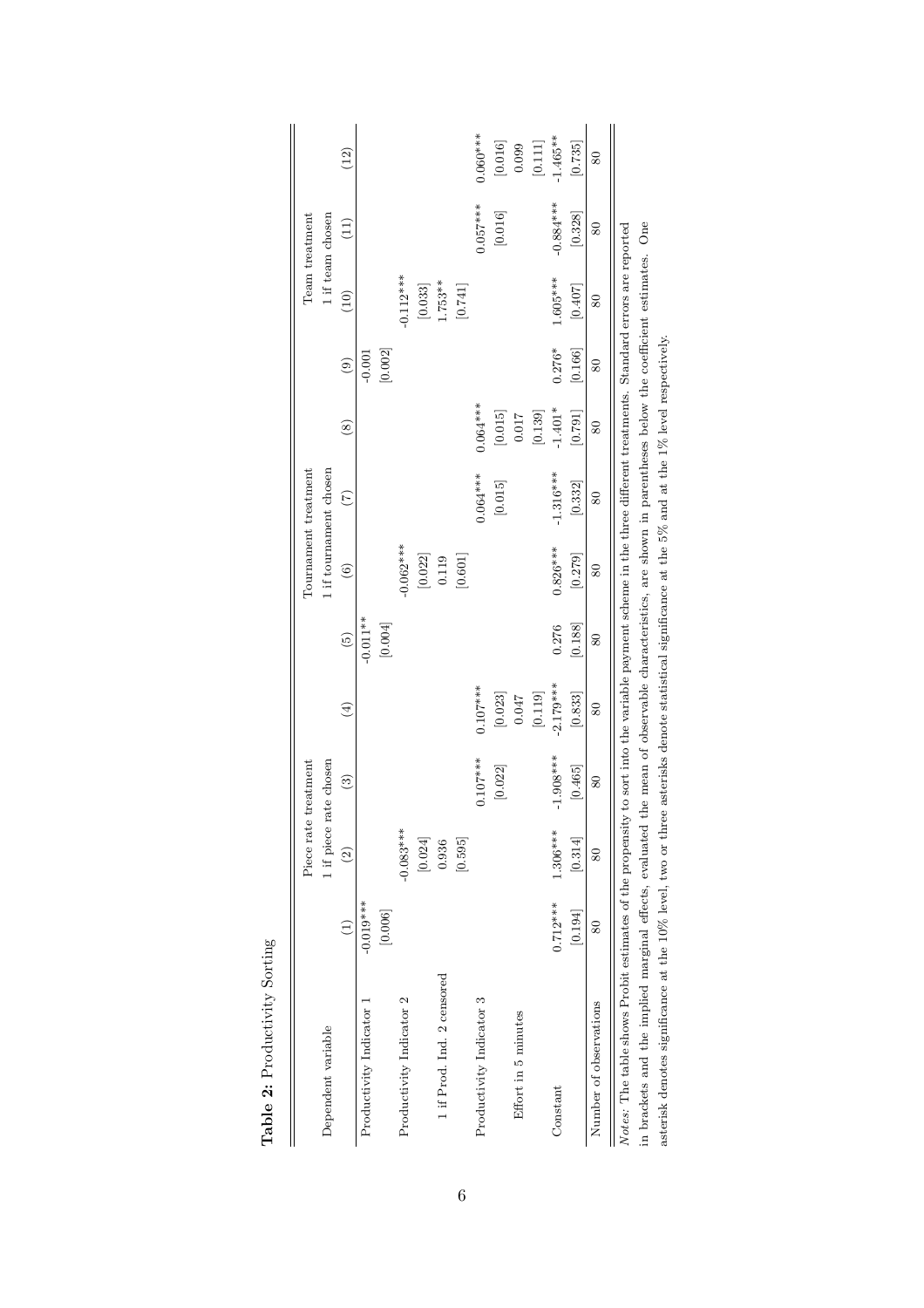### **Figure 5:** Fraction of Subjects Opting for Variable Pay and Average Productivity of Sorted Subjects



(a) Piece Rate Treatment



(b) Tournament Treatment



(c) Team Treatment

*Notes:* The upper graph of each sub-figure shows average productivity, measure by Productivity Indicator 3, among subjects who would sort into the respective variable payment scheme at a particular fixed payment alternative. The lower graph of each sub-figure displays the number of subjects who would opt for variable compensation at a given offered fixed payment alternative. Panel (a) refers to the piece rate treatment, Panel (b) to the tournament treatment and Panel (c) to the team treatment.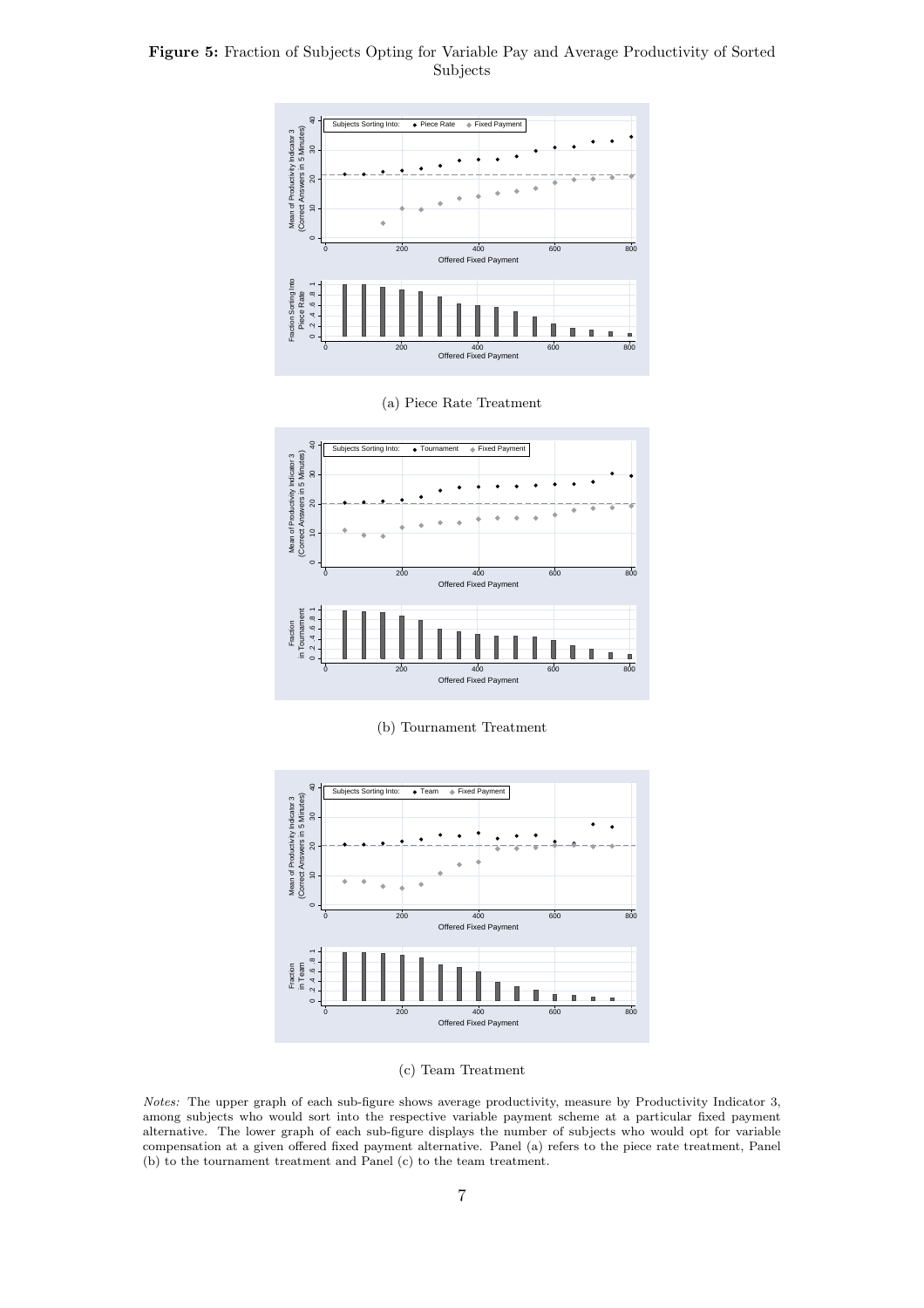|                            |            | Piece rate treatment |                       |                              | Tournament treatment |              |                 | Team treatment |                |
|----------------------------|------------|----------------------|-----------------------|------------------------------|----------------------|--------------|-----------------|----------------|----------------|
|                            |            | $\widetilde{c}$      | $\binom{3}{2}$        | $\left( \frac{4}{2} \right)$ | $\widetilde{5}$      | $\odot$      | $\widetilde{C}$ | $\circledast$  | $\circledcirc$ |
| Productivity Indicator 3   | 13.684 *** |                      |                       | 12.468***                    |                      |              | 5.793***        |                |                |
|                            | $[1.667]$  |                      |                       | [2.242]                      |                      |              | [1.783]         |                |                |
| Effort in 5 minutes        | $-6.236$   |                      |                       | 1.631                        |                      |              | $-18.381$       |                |                |
|                            | [13.189]   |                      |                       | [22.945]                     |                      |              | [14.952]        |                |                |
| Productivity Indicator 1   |            | $-2.381***$          |                       |                              | $-1.557*$            |              |                 | $-0.437$       |                |
|                            |            | [0.563]              |                       |                              | [0.848]              |              |                 | [0.366]        |                |
| Productivity Indicator 2   |            |                      | $-11.313***$          |                              |                      | $-13.325***$ |                 |                | $-9.716***$    |
|                            |            |                      | [3.129]               |                              |                      | [3.851]      |                 |                | [3.620]        |
| 1 if Prod. Ind. 2 censored |            |                      | 72.503                |                              |                      | 81.413       |                 |                | 87.002         |
|                            |            |                      | [83.043]              |                              |                      | [102.347]    |                 |                | [86.126]       |
| Constant                   | 236.117*** | 559.483***           | 646.961***            | 231.279*                     | 536.542***           | 667.765***   | 442.836***      | 478.409***     | 598.277***     |
|                            | 82.134     | [25.685]             | $\left[39.724\right]$ | [131.105]                    | [37.488]             | [47.794]     | [91.573]        | [25.641]       | [46.334]       |
| Number of observations     | 80         | 80                   | 80                    | 80                           | 80                   | 80           | 80              | 80             | 80             |
| R-squared                  | 0.47       | 0.19                 | 0.23                  | 0.29                         | 0.04                 | 0.23         | 0.14            | 0.02           | 0.14           |

| ֖֖֖ׅ֪ׅ֖֧֪ׅ֖֧֪ׅ֖֧֪֪ׅ֖֧֪ׅ֧֪ׅ֪ׅ֪֪֪֪֪֪֪֪֪֪֪֪֪֪֪֪֪֪֪֪֪֪ׅ֚֚֚֚֚֚֚֚֚֚֚֚֚֚֚֚֚֚֚֚֚֚֚֚֡֝֝֝֝֝֝֝֝֝֝֝֝֝֬֝֬֝<br>İ |         |
|----------------------------------------------------------------------------------------------------|---------|
| $\vdots$<br>l<br>l<br>.<br>.<br>.<br>.<br>.<br>j<br>i                                              |         |
| ١                                                                                                  |         |
|                                                                                                    |         |
| $\frac{3}{2}$<br>i<br>١<br>ļ<br>l                                                                  |         |
|                                                                                                    |         |
| ֘֒<br>֖֖֖֖֢ׅ֚֚֚֚֚֚֚֚֬֓֡֓֬֝֓֡֬<br>Í                                                                 |         |
|                                                                                                    |         |
| ו<br>;                                                                                             |         |
| ĺ<br> <br> <br>                                                                                    |         |
|                                                                                                    |         |
| <br> <br> <br>                                                                                     |         |
| $\ddot{\phantom{0}}$                                                                               |         |
|                                                                                                    |         |
|                                                                                                    |         |
| I<br>į                                                                                             |         |
| ĺ                                                                                                  |         |
|                                                                                                    |         |
| <br> <br>)                                                                                         |         |
| l                                                                                                  |         |
|                                                                                                    |         |
| こうしょう こうこう                                                                                         |         |
| <br> <br>                                                                                          |         |
|                                                                                                    | ֡֡֡֡֡֡֡ |
| ֖֖֖֖֖֖֖֪ׅ֖֪ׅ֪ׅ֪֪֪ׅ֖֧֪֪֪֪֪֪֪֪֪֪֪֧֚֚֚֚֚֚֚֚֚֚֚֚֚֚֚֚֚֚֚֚֚֚֬֝֓֝֓֞֬<br>į<br>֘<br>j<br>i                  |         |
| j<br>ŧ<br>I<br>j                                                                                   |         |
| l<br>j<br>l<br>l                                                                                   |         |
| ١                                                                                                  |         |
| I                                                                                                  |         |
| )<br>)<br>)<br>$\overline{1}$                                                                      |         |
| ֚֕֕֡                                                                                               |         |

*Notes*: The table shows OLS estimates for the lowest fixed payment alternative that is preferred to the variable compensation contract. Standard errors are reported in brackets below the coefficient estimates. One asteri reported in brackets below the coefficient estimates. One asterisk denotes significance at the 10% level, two or three asterisks denote statistical significance at the 5% and at the 1% level respectively.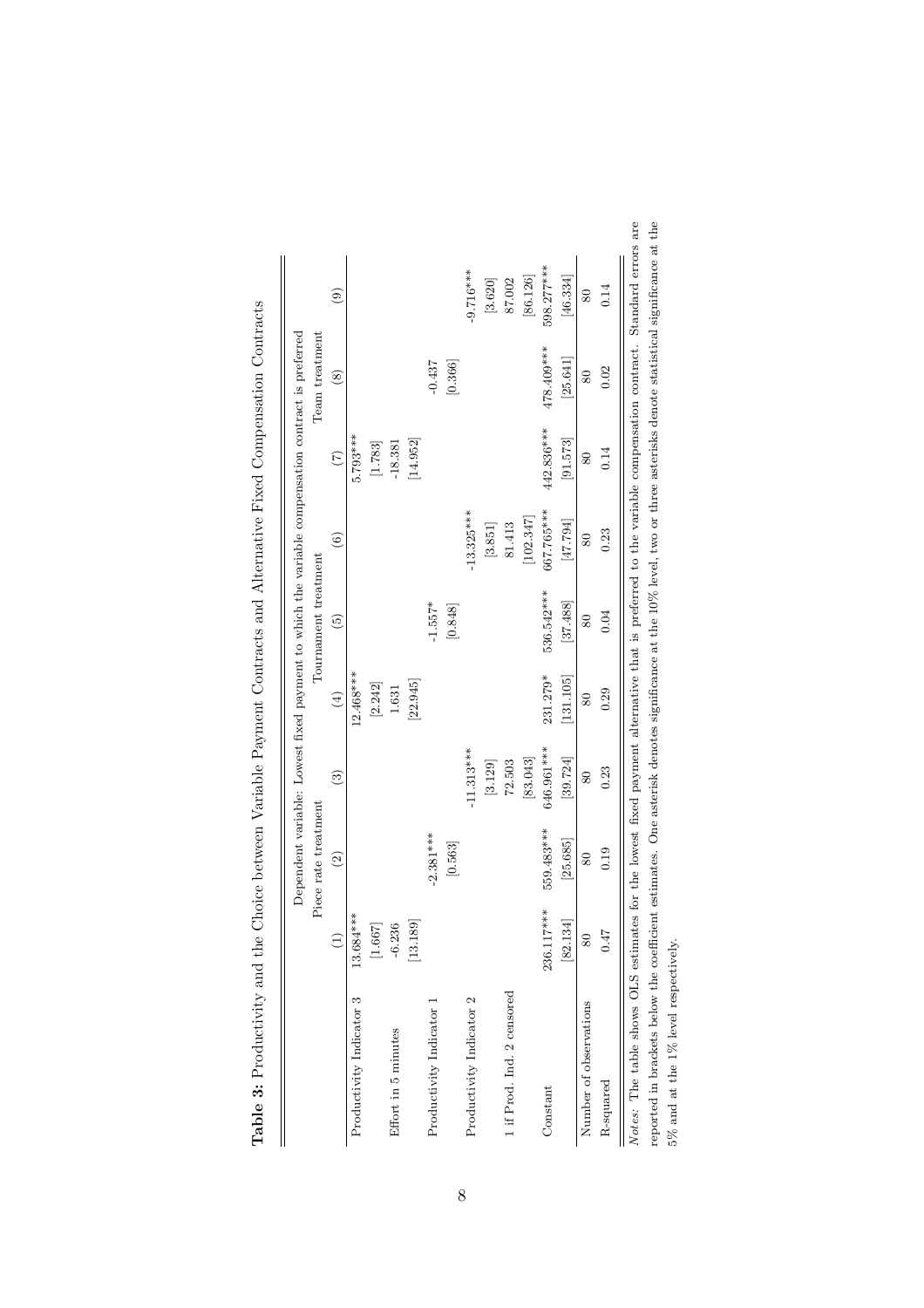|                        |            | Before sorting decision |           |            | After sorting decision |           |
|------------------------|------------|-------------------------|-----------|------------|------------------------|-----------|
|                        | Piece rate | Fixed                   | M-W test  | Piece rate | Fixed                  | M-W test  |
|                        | (Mean)     | (Mean)                  | (p-value) | (Mean)     | (Mean)                 | (p-value) |
| Effort                 | 5.63       | 5.50                    | 0.559     | 6.00       | 4.25                   | 0.000     |
| <b>Stress</b>          | 5.44       | 5.53                    | 0.757     | 5.60       | 3.56                   | 0.000     |
| Exhaustion             | 2.96       | 2.59                    | 0.448     | 4.00       | 2.59                   | 0.001     |
| Number of observations | 48         | 32                      |           | 48         | 32                     |           |

## **Table 4:** Effort, Stress, and Exhaustion

(a) Effort, Stress and Exhaustion in Piece Rate Treatment

|                        |            | Before sorting decision |           |            | After sorting decision |           |
|------------------------|------------|-------------------------|-----------|------------|------------------------|-----------|
|                        | Tournament | Fixed                   | M-W test  | Tournament | Fixed                  | M-W test  |
|                        | (Mean)     | (Mean)                  | (p-value) | (Mean)     | (Mean)                 | (p-value) |
| Effort                 | 5.54       | 5.39                    | 0.442     | 6.15       | 4.76                   | 0.000     |
| <b>Stress</b>          | 5.54       | 5.41                    | 0.854     | 5.74       | 3.98                   | 0.000     |
| Exhaustion             | 2.90       | 2.85                    | 0.749     | 3.36       | 3.29                   | 0.773     |
| Number of observations | 39         | 41                      |           | 39         | 41                     |           |

(b) Effort, Stress and Exhaustion in Tournament Treatment

|                        |        | Before sorting decision |           |        | After sorting decision |           |
|------------------------|--------|-------------------------|-----------|--------|------------------------|-----------|
|                        | Team   | Fixed                   | M-W test  | Team   | Fixed                  | M-W test  |
|                        | (Mean) | Mean)                   | (p-value) | (Mean) | (Mean)                 | (p-value) |
| Effort                 | 5.43   | 5.30                    | 0.703     | 5.43   | 4.45                   | 0.001     |
| <b>Stress</b>          | 5.36   | 5.45                    | 0.500     | 5.40   | 3.79                   | 0.000     |
| Exhaustion             | 2.43   | 2.18                    | 0.518     | 3.60   | 2.52                   | 0.006     |
| Number of observations | 47     | 33                      |           | 47     | 33                     |           |

(c) Effort, Stress and Exhaustion in Team Treatment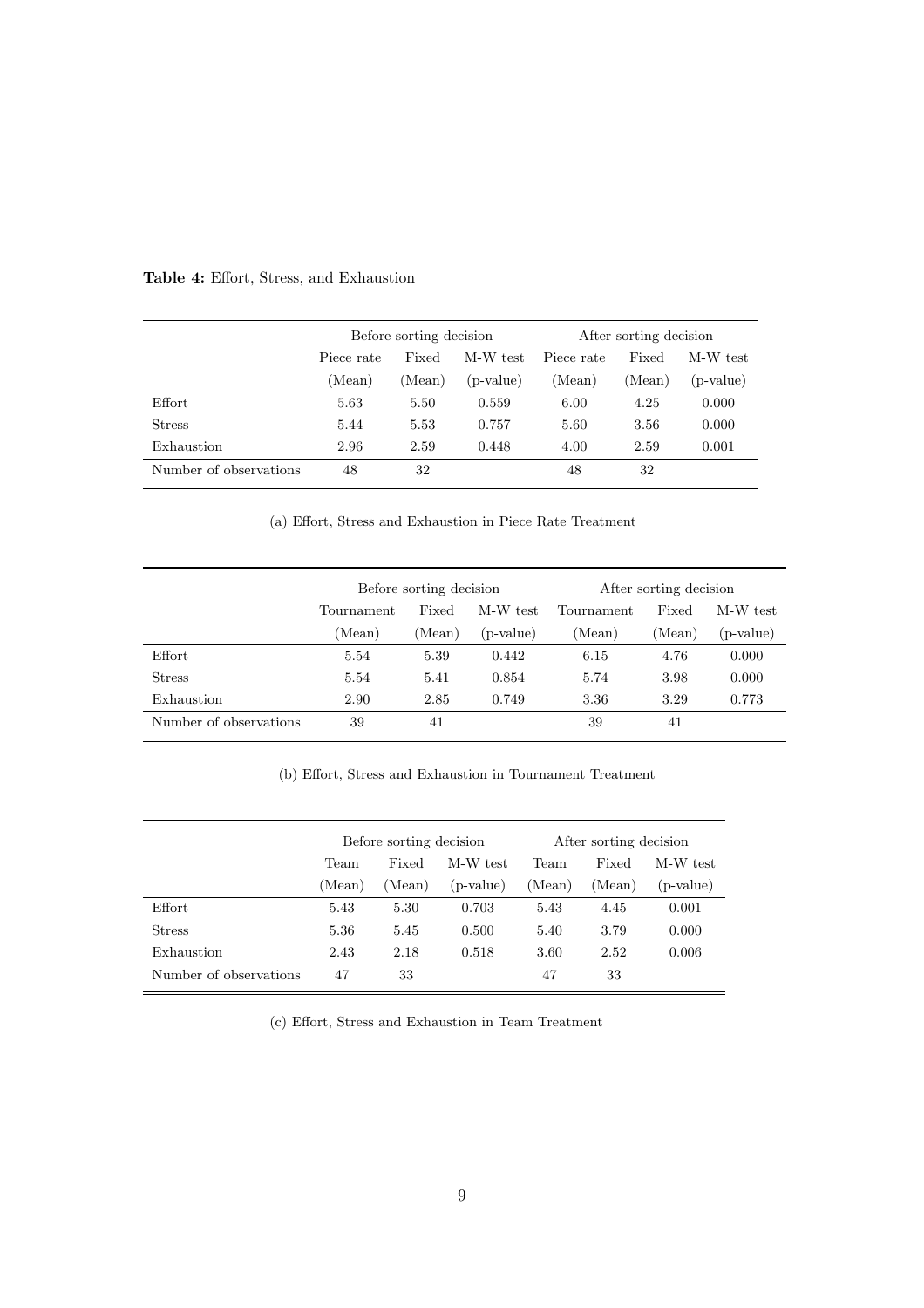|                                                                                                                                                                                |            |                       |                      |                      | Dependent variable: Self-reported effort in 10 minutes |            |                       |                      |                       |                       |                      |                       |
|--------------------------------------------------------------------------------------------------------------------------------------------------------------------------------|------------|-----------------------|----------------------|----------------------|--------------------------------------------------------|------------|-----------------------|----------------------|-----------------------|-----------------------|----------------------|-----------------------|
|                                                                                                                                                                                |            |                       | Piece rate treatment |                      |                                                        |            | Tournament treatment  |                      |                       | Team treatment        |                      |                       |
|                                                                                                                                                                                |            | $\odot$               | $\binom{3}{2}$       | $\left( 4\right)$    | $\widetilde{e}$                                        | $\odot$    | $(\tilde{c})$         | $\circledS$          | $\odot$               | (10)                  | (11)                 | (12)                  |
| 1 if piece rate                                                                                                                                                                | $1.249***$ | $1.253***$            | $1.230***$           | $1.398***$           |                                                        |            |                       |                      |                       |                       |                      |                       |
|                                                                                                                                                                                | [0.259]    | $\left[ 0.281\right]$ | [0.286]              | $\left[0.327\right]$ |                                                        |            |                       |                      |                       |                       |                      |                       |
| 1 if tournament                                                                                                                                                                |            |                       |                      |                      | $1.126***$                                             | $1.067***$ | $1.166***$            | $1.225***$           |                       |                       |                      |                       |
|                                                                                                                                                                                |            |                       |                      |                      | $\left[0.253\right]$                                   | [0.259]    | $\left[ 0.283\right]$ | [0.290]              |                       |                       |                      |                       |
| 1 if team                                                                                                                                                                      |            |                       |                      |                      |                                                        |            |                       |                      | $0.747***$            | $0.771***$            | $0.688**$            | $0.767***$            |
|                                                                                                                                                                                |            |                       |                      |                      |                                                        |            |                       |                      | $\left[ 0.245\right]$ | $\left[ 0.246\right]$ | [0.269]              | $\left[ 0.275\right]$ |
| Productivity Indicator 1                                                                                                                                                       |            | 0.000                 |                      |                      |                                                        | $-0.004$   |                       |                      |                       | $0.002$               |                      |                       |
|                                                                                                                                                                                |            | [0.003]               |                      |                      |                                                        | [0.004]    |                       |                      |                       | $[0.002]$             |                      |                       |
| Productivity Indicator 2                                                                                                                                                       |            |                       | $-0.006$             |                      |                                                        |            | $-0.008$              |                      |                       |                       | $-0.007$             |                       |
|                                                                                                                                                                                |            |                       | $\left[0.019\right]$ |                      |                                                        |            | $\left[ 0.019\right]$ |                      |                       |                       | $\left[0.022\right]$ |                       |
| 1 if Prod. Ind. 2 censored                                                                                                                                                     |            |                       | 0.000                |                      |                                                        |            | 0.154                 |                      |                       |                       | $-0.240$             |                       |
|                                                                                                                                                                                |            |                       | [0.385]              |                      |                                                        |            | [0.375]               |                      |                       |                       | [0.376]              |                       |
| Productivity Indicator 3                                                                                                                                                       |            |                       |                      | 0.009                |                                                        |            |                       | $-0.003$             |                       |                       |                      | 0.016                 |
|                                                                                                                                                                                |            |                       |                      | $\left[0.015\right]$ |                                                        |            |                       | $\left[0.012\right]$ |                       |                       |                      | $\left[0.012\right]$  |
| Effort in 5 minutes                                                                                                                                                            |            |                       |                      | $0.554***$           |                                                        |            |                       | $0.462***$           |                       |                       |                      | $0.573***$            |
|                                                                                                                                                                                |            |                       |                      | [0.106]              |                                                        |            |                       | [0.117]              |                       |                       |                      | [0.098]               |
| Number of observations                                                                                                                                                         | 80         | 80                    | 80                   | 80                   | 80                                                     | 80         | 80                    | 80                   | 80                    | 80                    | 80                   | 80                    |
| Pseudo R-squared                                                                                                                                                               | 0.088      | 0.088                 | 0.088                | 0.199                | 0.077                                                  | 0.081      | 0.08                  | 0.137                | 0.033                 | 0.037                 | 0.035                | 0.163                 |
| Notes: Ordered Probit estimates. Standard errors are reported in brackets below the coefficients; * significant at $10\%$ ; ** significant at $5\%$ ; *** significant at $1\%$ |            |                       |                      |                      |                                                        |            |                       |                      |                       |                       |                      |                       |

Table 5: Effort and Incentive Contracts **Table 5:** Effort and Incentive Contracts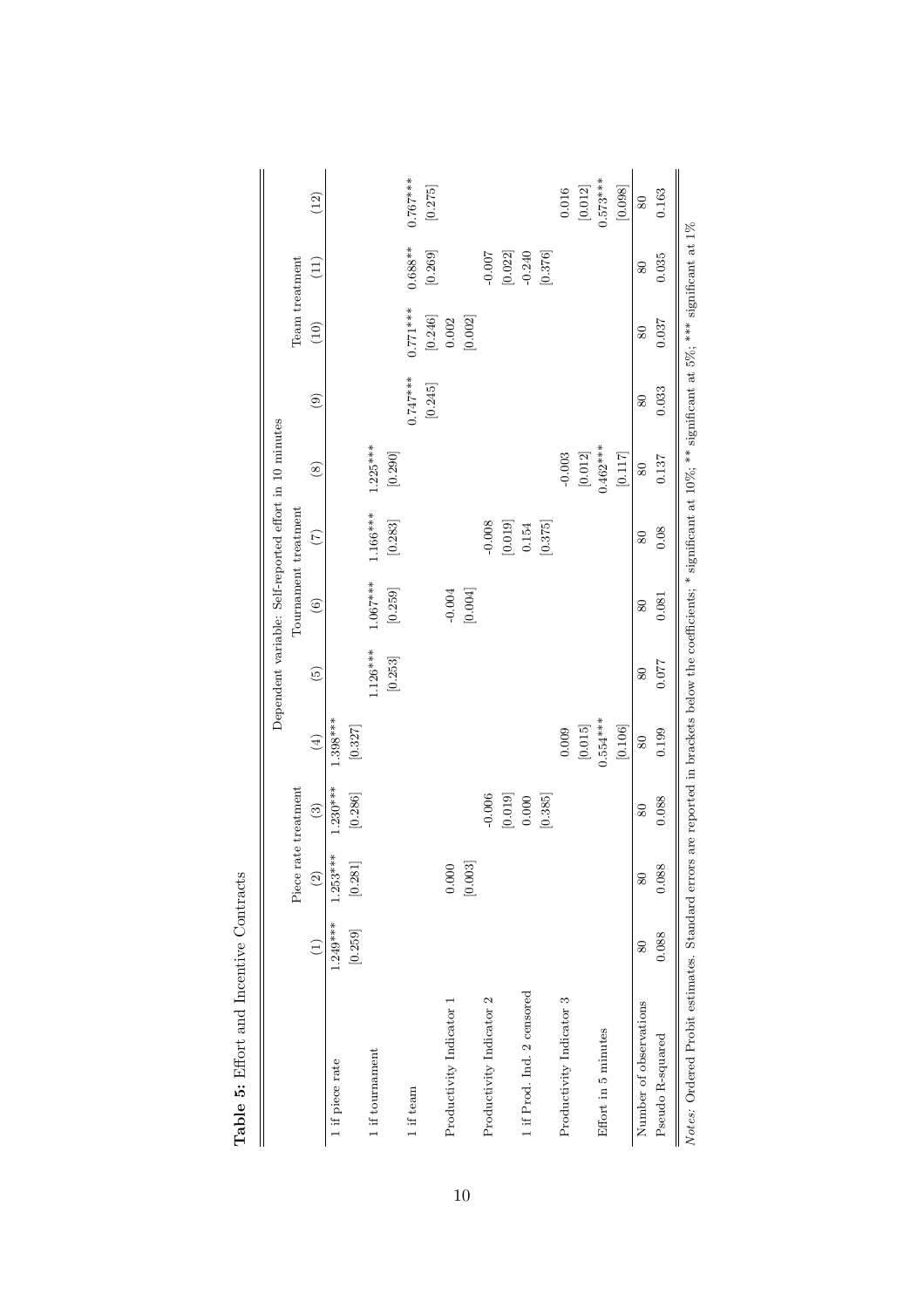|                          | Piece rate treatment |            |             | Tournament treatment | Team treatment |            |
|--------------------------|----------------------|------------|-------------|----------------------|----------------|------------|
| Dependent variable       | 1 if piece rate      |            |             | 1 if tournament      | 1 if team      |            |
|                          | (1)                  | (2)        | (3)         | (4)                  | (5)            | (6)        |
| Relative self-assessment | $-0.150***$          | $-0.037$   | $-0.142***$ | $-0.081*$            | $-0.099***$    | $-0.040$   |
|                          | [0.036]              | [0.052]    | [0.034]     | [0.046]              | [0.032]        | [0.039]    |
|                          | $(-0.057)$           | $(-0.014)$ | $(-0.057)$  | $(-0.032)$           | $(-0.038)$     | $(-0.015)$ |
| Productivity Indicator 3 |                      | $0.094***$ |             | $0.039**$            |                | $0.050***$ |
|                          |                      | [0.029]    |             | [0.020]              |                | [0.019]    |
|                          |                      | (0.035)    |             | (0.016)              |                | (0.019)    |
| Effort in 5 minutes      |                      | 0.069      |             | $-0.006$             |                | 0.085      |
|                          |                      | [0.124]    |             | [0.140]              |                | [0.112]    |
|                          |                      | $(-0.025)$ |             | $(-0.002)$           |                | $(-0.032)$ |
| Constant                 | $1.616***$           | $-1.697$   | $1.170***$  | $-0.099$             | $1.229***$     | $-0.786$   |
|                          | [0.363]              | [1.071]    | [0.320]     | $[1.070]$            | [0.359]        | [0.988]    |
| Number of observations   | 80                   | 80         | 80          | 80                   | 80             | 80         |
| Pseudo R-squared         | 0.194                | 0.329      | 0.183       | 0.220                | 0.096          | 0.166      |

**Table 6:** Relative Self-Assessment and Sorting

*Notes:* Probit estimates. Standard errors are reported in brackets below the coefficients. Marginal effects in parentheses; \* significant at 10%; \*\*\* significant at 5%; \*\*\* significant at  $1\%$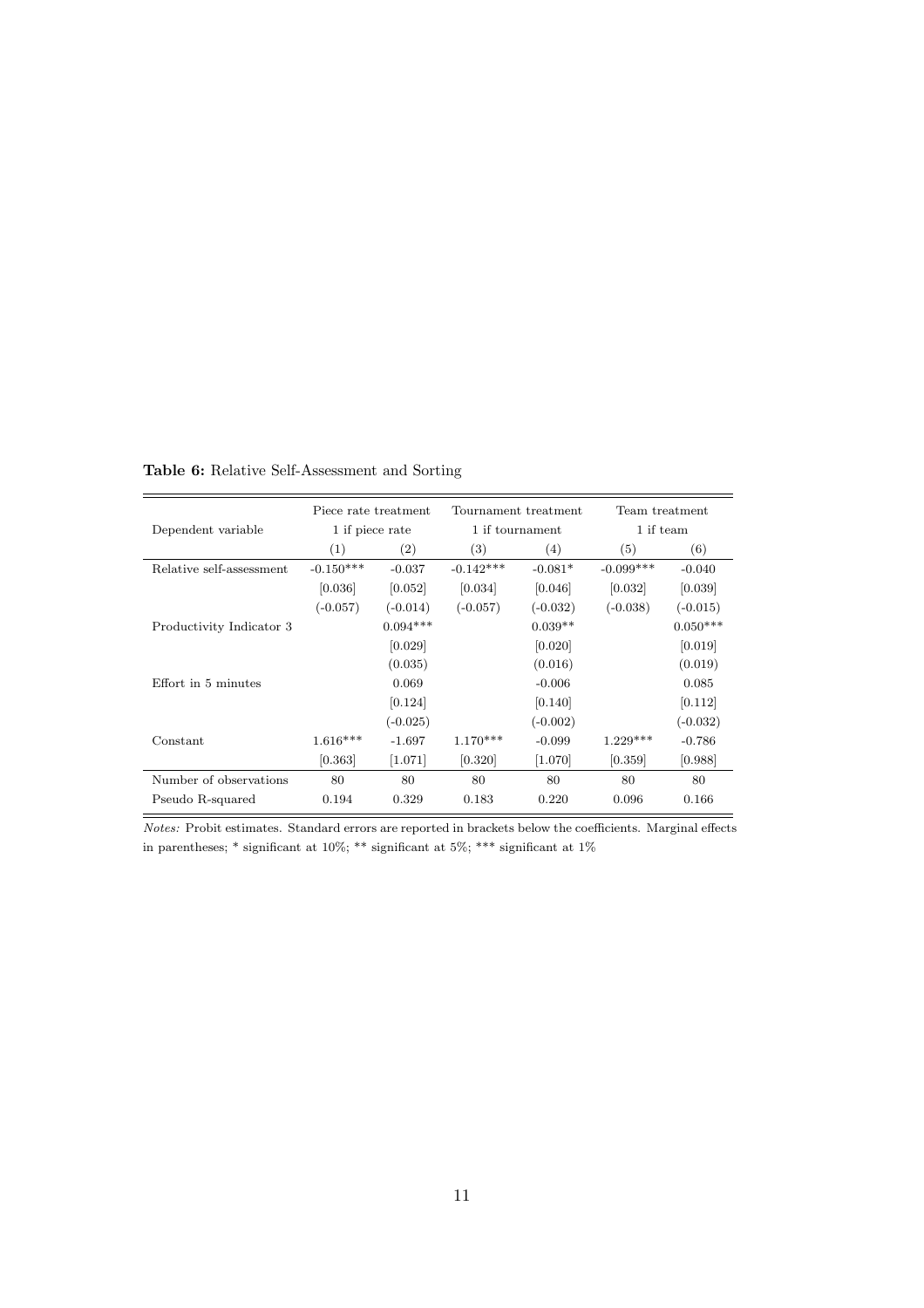### **Table 7:** Overconfidence and Sorting

|                         |                  |                   | Dependent variable: 1 if piece rate |              |                   |
|-------------------------|------------------|-------------------|-------------------------------------|--------------|-------------------|
|                         | unweighted       | weighted          | trimmed 1-18                        | trimmed 3-16 | trimmed 5-14      |
|                         | $\left(1\right)$ | $\left( 2\right)$ | $\left( 3\right)$                   | (4)          | $\left( 5\right)$ |
| Relative overassessment | 0.036            | 0.047             | 0.033                               | 0.025        | 0.033             |
|                         | [0.050]          | [0.046]           | [0.051]                             | [0.052]      | [0.059]           |
| True rank               | $-0.193***$      | $-0.179***$       | $-0.184***$                         | $-0.152***$  | $-0.170**$        |
|                         | [0.042]          | [0.050]           | [0.044]                             | [0.050]      | [0.077]           |
| Constant                | $2.069***$       | $1.985***$        | $1.987***$                          | $1.677***$   | $1.926**$         |
|                         | [0.427]          | [0.504]           | [0.442]                             | [0.498]      | [0.765]           |
| Number of observations  | 80               | 74                | 74                                  | 61           | 42                |

(a) Piece Rate Treatment

|                         | Dependent variable: 1 if tournament |                   |              |              |              |
|-------------------------|-------------------------------------|-------------------|--------------|--------------|--------------|
|                         | unweighted                          | weighted          | trimmed 1-18 | trimmed 3-16 | trimmed 5-14 |
|                         | (1)                                 | $\left( 2\right)$ | (3)          | (4)          | (5)          |
| Relative overassessment | 0.068                               | $0.109**$         | $0.102**$    | $0.105*$     | $0.137**$    |
|                         | [0.046]                             | [0.051]           | [0.051]      | [0.061]      | [0.067]      |
| True rank               | $-0.160***$                         | $-0.223***$       | $-0.208***$  | $-0.198***$  | $-0.234**$   |
|                         | [0.035]                             | [0.053]           | [0.045]      | [0.057]      | [0.095]      |
| Constant                | $1.446***$                          | $2.050***$        | $1.854***$   | $1.782***$   | $2.276**$    |
|                         | [0.354]                             | [0.521]           | [0.434]      | [0.571]      | [0.938]      |
| Number of observations  | 80                                  | 74                | 74           | 53           | 37           |

(b) Tournament Treatment

|                         | Dependent variable: 1 if team |                   |                   |                   |              |
|-------------------------|-------------------------------|-------------------|-------------------|-------------------|--------------|
|                         | unweighted                    | weighted          | trimmed 1-18      | trimmed 3-16      | trimmed 5-14 |
|                         | (1)                           | $\left( 2\right)$ | $\left( 3\right)$ | $\left( 4\right)$ | (5)          |
| Relative overassessment | 0.045                         | $-0.002$          | 0.027             | 0.048             | $-0.039$     |
|                         | [0.038]                       | [0.040]           | [0.040]           | [0.045]           | [0.056]      |
| True rank               | $-0.129***$                   | $-0.105**$        | $-0.100**$        | $-0.176***$       | $-0.141*$    |
|                         | [0.035]                       | [0.051]           | [0.042]           | [0.064]           | [0.080]      |
| Constant                | $1.536***$                    | $1.274**$         | $1.252***$        | $2.017***$        | $1.591**$    |
|                         | [0.399]                       | [0.522]           | [0.451]           | [0.658]           | [0.810]      |
| Number of observations  | 80                            | 68                | 68                | 54                | 41           |

### (c) Team Treatment

*Notes:* Probit estimates. Standard errors are reported in brackets and marginal effects are in parentheses below the coefficients; \* significant at 10%; \*\* significant at 5%; \*\*\* significant at 1%. Column (1) shows estimates when observations are not weighted by the probability of relative overassessment. The worst subject can never under-assess his relative rank, while the best subject can never over-assess her relative rank. Column (2) shows estimates of models in which observations are weighted by the probability of over- and under-assessment possibilities. In models reported in columns (3) to (5), the sample was trimmed to deal with the problem that some individuals have more opportunity to overestimate or underestimate their rank. Panels (a), (b) and (c) of the table shows Probit coefficient estimates for the piece rate treatment, the tournament treatment and the team treatment, respectively.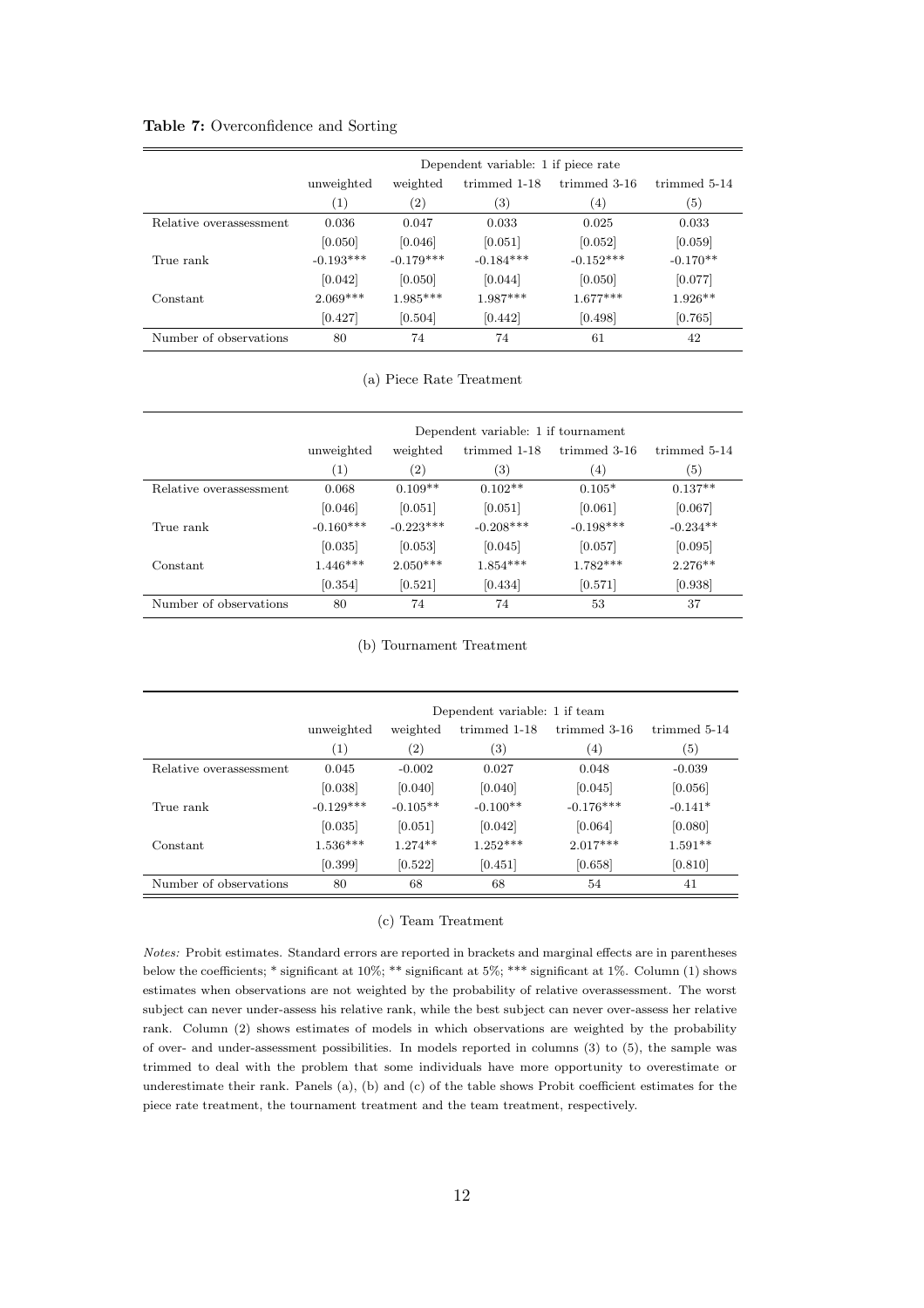|                          | Piece rate treatment |               | Tournament treatment |               | Team treatment |               |
|--------------------------|----------------------|---------------|----------------------|---------------|----------------|---------------|
| Dependent variable       | 1 if piece rate      |               | 1 if tournament      |               | 1 if team      |               |
|                          | untrimmed            | trimmed       | untrimmed            | trimmed       | untrimmed      | trimmed       |
|                          | (1)                  | (2)           | (3)                  | (4)           | (5)            | (6)           |
| Risk attitude            | $0.164*$             | $0.264**$     | $0.331***$           | $0.312***$    | 0.031          | $-0.062$      |
|                          | [0.089]              | [0.113]       | [0.092]              | [0.100]       | [0.085]        | [0.109]       |
|                          | $(0.059)^*$          | $(0.096)$ **  | $(0.132)$ ***        | $(0.124)$ *** | (0.012)        | $(-0.022)$    |
| Productivity Indicator 3 | $0.106***$           | $0.116***$    | $0.074***$           | $0.097***$    | $0.061***$     | $0.154***$    |
|                          | [0.023]              | [0.038]       | [0.016]              | [0.036]       | [0.017]        | [0.049]       |
|                          | $(0.038)$ ***        | $(0.042)$ *** | $(0.029)$ ***        | $(0.039)$ *** | $(0.023)$ ***  | $(0.056)$ *** |
| Effort in 5 minutes      | 0.064                | 0.045         | 0.024                | 0.109         | 0.096          | $0.272*$      |
|                          | [0.120]              | [0.132]       | [0.145]              | [0.180]       | [0.112]        | [0.163]       |
|                          | (0.023)              | (0.017)       | (0.010)              | (0.043)       | (0.037)        | $(0.099)^*$   |
| Constant                 | $-3.096***$          | $-3.573***$   | $-3.408***$          | $-4.139***$   | $-1.626*$      | $-3.803**$    |
|                          | [0.996]              | [1.363]       | [1.018]              | [1.370]       | [0.861]        | [1.580]       |
| Number of observations   | 80                   | 53            | 80                   | 51            | 80             | 48            |
| Pseudo R-squared         | 0.356                | 0.231         | 0.33                 | 0.286         | 0.158          | 0.199         |

|  | Table 8: Risk Preferences and Sorting |  |
|--|---------------------------------------|--|
|  |                                       |  |

*Notes:* Probit Estimates. Standard errors are reported in brackets and marginal effects in parentheses below coefficients; \* significant at 10%; \*\* significant at 5%; \*\*\* significant at 1%. Coefficient estimates for models in columns titled "trimmed" are based on observations of subjects who produced more than 9 but less than 31 answers in the 5-minute work period

## **Table 9:** Gender and Sorting

| Dependent variable:      | 1 if fixed pay chosen |             |             |  |  |
|--------------------------|-----------------------|-------------|-------------|--|--|
|                          | (1)                   | (2)         | (3)         |  |  |
| 1 if male                | $-0.243***$           | $-0.156**$  | $-0.079$    |  |  |
|                          | [0.062]               | [0.070]     | [0.077]     |  |  |
| Productivity Indicator 3 |                       | $-0.026***$ | $-0.028***$ |  |  |
|                          |                       | [0.004]     | [0.004]     |  |  |
| Effort in 5 minutes      |                       | $-0.030$    | $-0.027$    |  |  |
|                          |                       | [0.027]     | [0.027]     |  |  |
| Risk attitude            |                       |             | $-0.064***$ |  |  |
|                          |                       |             | [0.020]     |  |  |
| Number of observations   | 240                   | 240         | 240         |  |  |
| Pseudo-R-squared         | 0.044                 | 0.224       | 0.257       |  |  |

*Notes:* Probit Estimates. Marginal effects reported. Standard errors in brackets; \*\* significant at 5%, \*\*\* significant at 1%